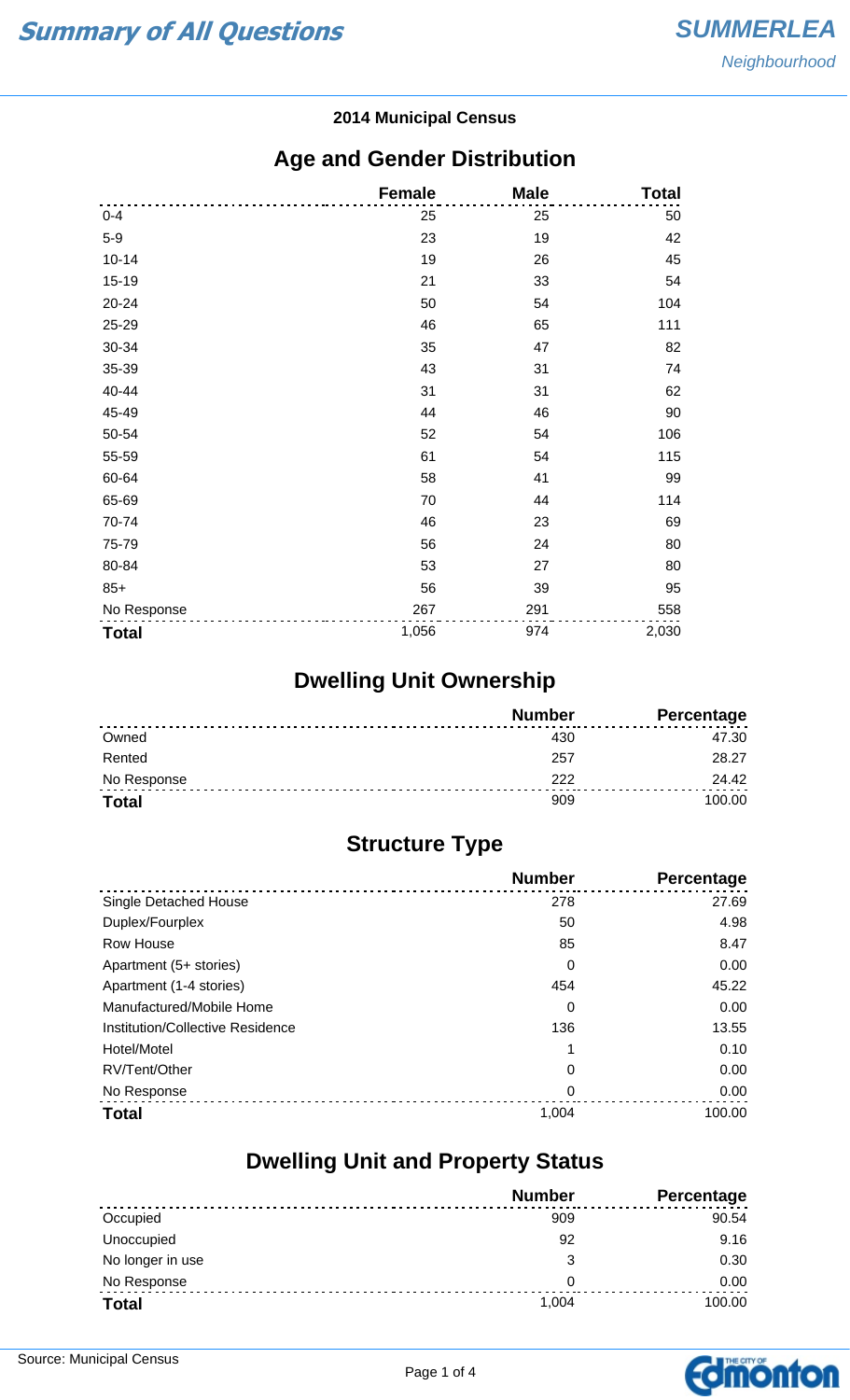#### **Marital Status**

|                      | <b>Number</b> | <b>Percentage</b> |
|----------------------|---------------|-------------------|
| Married              | 642           | 31.63             |
| Common-law           | 109           | 5.37              |
| Separated/divorced   | 122           | 6.01              |
| <b>Never Married</b> | 556           | 27.39             |
| Widowed              | 96            | 4.73              |
| No Response          | 505           | 24.88             |
| <b>Total</b>         | 2,030         | 100.00            |

#### **Employment Status**

|                               | <b>Number</b> | Percentage |
|-------------------------------|---------------|------------|
| Preschool                     | 49            | 2.41       |
| Kindergarten - Gr.6           | 68            | 3.35       |
| Gr.7 - Gr.9                   | 36            | 1.77       |
| Gr.10 - Gr.12                 | 43            | 2.12       |
| <b>Post Secondary Student</b> | 62            | 3.05       |
| Homemaker                     | 53            | 2.61       |
| Employed 0-30 hrs             | 114           | 5.62       |
| Employed 30+ hrs              | 736           | 36.26      |
| Unemployed                    | 36            | 1.77       |
| Retired                       | 303           | 14.93      |
| Permanently unable to work    | 24            | 1.18       |
| No Response                   | 506           | 24.93      |
| <b>Total</b>                  | 2,030         | 100.00     |

### **Term of Residence at this Location**

|                              | <b>Number</b> | Percentage |
|------------------------------|---------------|------------|
| 5 years or more              | 825           | 40.64      |
| 3 years to less than 5 years | 234           | 11.53      |
| 1 year to less than 3 years  | 195           | 9.61       |
| Less than 1 year             | 250           | 12.32      |
| Child less than 1 year       | 17            | 0.84       |
| No Response                  | 509           | 25.07      |
| <b>Total</b>                 | 2,030         | 100.00     |

## **Previous Residence if living in Dwelling for less than 1 year**

|                                   | <b>Number</b> | Percentage |
|-----------------------------------|---------------|------------|
| Elsewhere in Edmonton             | 156           | 62.40      |
| Elsewhere in Alberta              | 26            | 10.40      |
| Atlantic Canada                   | 4             | 1.60       |
| Ontario/Quebec                    | 8             | 3.20       |
| Territories/Manitoba/Saskatchewan | 3             | 1.20       |
| <b>British Columbia</b>           | 3             | 1.20       |
| <b>Outside Canada</b>             | 37            | 14.80      |
| No Response                       | 13            | 5.20       |
| <b>Total</b>                      | 250           | 100.00     |

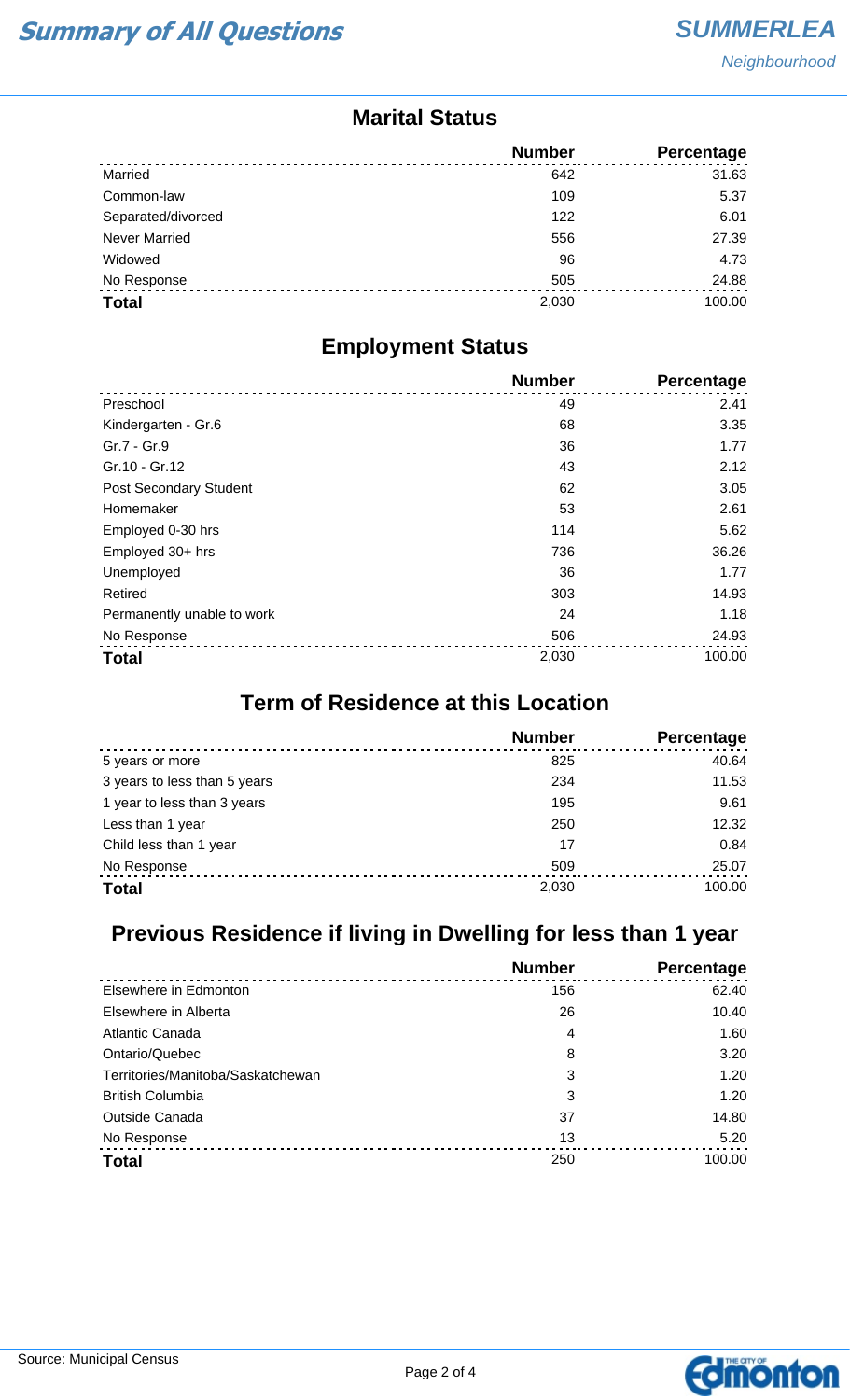## **Main Mode of Transportation from Home to Work**

|                              | <b>Number</b> | Percentage |
|------------------------------|---------------|------------|
| Car/Truck/Van (as Driver)    | 691           | 51.30      |
| Car/Truck/Van (as Passenger) | 65            | 4.83       |
| Transit                      | 98            | 7.28       |
| Walk                         | 69            | 5.12       |
| <b>Bicycle</b>               | 3             | 0.22       |
| Other                        | 44            | 3.27       |
| No Response                  | 377           | 27.99      |
| <b>Total</b>                 | 1,347         | 100.00     |

## **Citizenship**

|                      | <b>Number</b> | Percentage |
|----------------------|---------------|------------|
| Canadian Citizen     | 1.355         | 66.75      |
| Non Canadian Citizen | 179           | 8.82       |
| No Response          | 496           | 24.43      |
| <b>Total</b>         | 2.030         | 100.00     |

## **School Residency**

|              | <b>Number</b> | <b>Percentage</b> |
|--------------|---------------|-------------------|
| Public       | 1,158         | 57.04             |
| Catholic     | 274           | 13.50             |
| No Response  | 598           | 29.46             |
| <b>Total</b> | 2,030         | 100.00            |

## **Household Languages**

|                              | <b>Number</b> | <b>Percentage</b> |
|------------------------------|---------------|-------------------|
| English Only                 | 495           | 54.46             |
| Arabic                       | 10            | 1.10              |
| Cantonese                    | 22            | 2.42              |
| French                       | 26            | 2.86              |
| German                       | 12            | 1.32              |
| Mandarin                     | 8             | 0.88              |
| Panjabi (Punjabi)            | 3             | 0.33              |
| Spanish                      | 5             | 0.55              |
| Tagalog (Pilipino, Filipino) | 17            | 1.87              |
| Ukrainian                    | 14            | 1.54              |
| Other                        | 63            | 6.93              |
| No Response                  | 234           | 25.74             |
| <b>Total</b>                 | 909           | 100.00            |